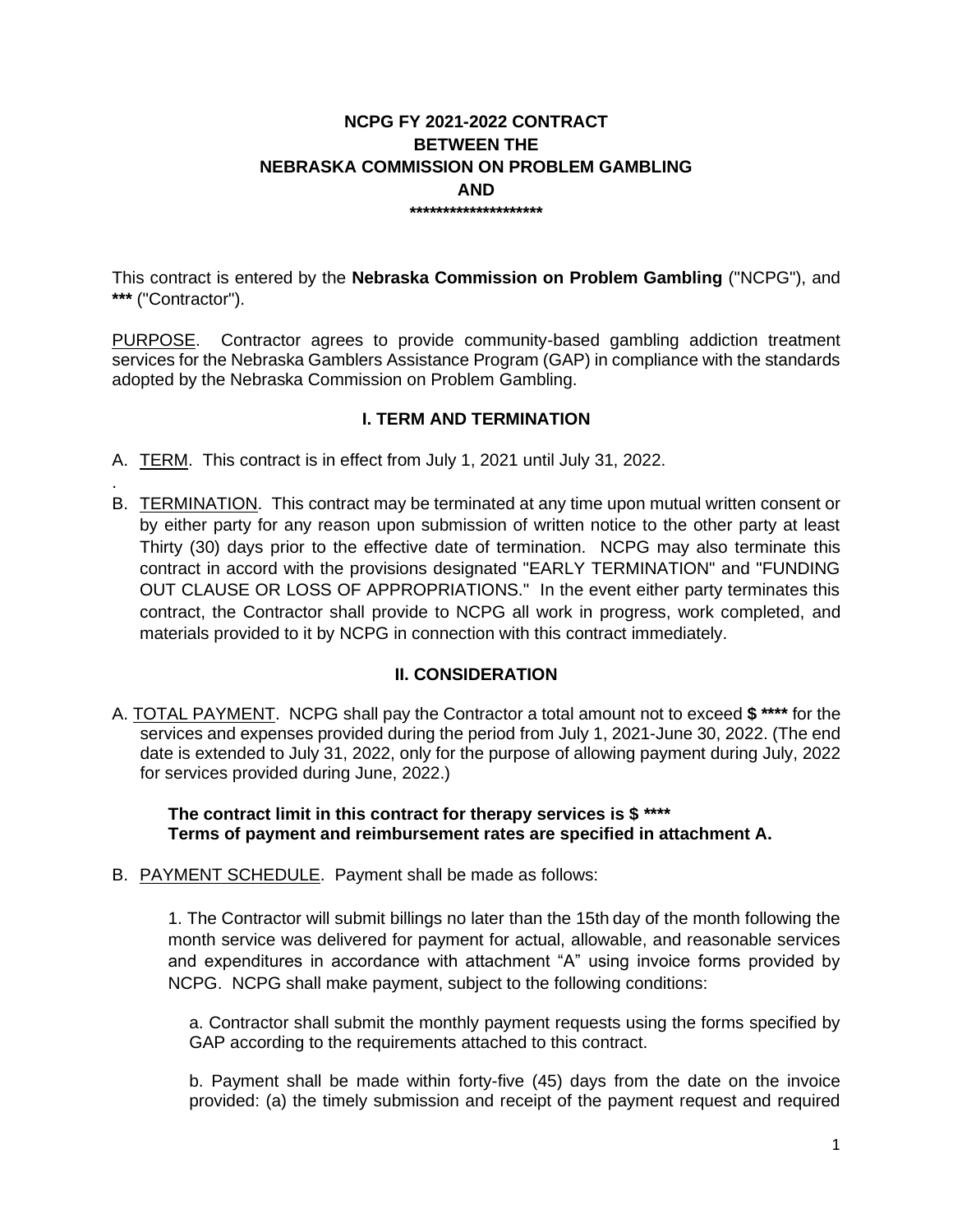supporting documentation; and (b) NCPG approval of payment request and supporting documentation.

c. All services and expenses provided for which the Contractor seeks payment must be in compliance with GAP program standards as approved by the NCPG. Any services deemed to be in non-compliance with those terms may be ineligible for payment or be subject to repayment.

d. All payment requests for services provided thru May must be submitted no later than June 15th of that fiscal year; and the final payment request of the fiscal year must only be for services provided in June and must be submitted no later than July 15th following the fiscal year.

2. The Contractor agrees that payment for services shall not be processed should NCPG be billed for said services ninety (90) days or more beyond the implementation of the actual service delivery with the exception of the last month of the fiscal year which must be billed for by July 15th.

### **III. SCOPE OF SERVICES**

#### A. The Contractor shall do the following:

1. Provide community-based problem gambling treatment services purchased under this Contract in compliance with the current GAP Provider policies of the NCPG.

2. Participate in all reporting and record keeping systems and information requests required by NCPG for all community-based problem gambling treatment services funded under this Contract. The Contractor will participate in all mandatory trainings to ensure the accurate collection, entry and reporting of the data set for future analysis by NCPG.

3. Ensure, and be able to provide documentation upon request, that all clinicians providing community based problem gambling treatment services funded by this contract are in compliance with provider qualifications as defined in the current NCPG policies.

4. The contractor agrees to meet with NCPG staff, as requested upon 5 days advance notice, to review the progress, performance and compliance of the contractor in meeting the requirements of this contract. The contractor shall provide NCPG access to any and all information pertaining to services purchased under this contract and shall allow NCPG to conduct site visits, as applicable, in order to review contract compliance, assess management controls, evaluate applicable services and activities, and provide technical assistance as needed.

5. The contractor agrees to reductions in payments based upon any failure to comply with the contract conditions herein, as determined by audits, reviews conducted under this contract, and/or any reviews conducted by NCPG under federal and/or state rules and regulations.

6. The Contractor agrees to comply with the requirements of P.L. 103-327,also known as "the Pro-Children Act of 1994," and will not allow smoking within any portion of any indoor facility used for the provision of services for children as defined by the Act.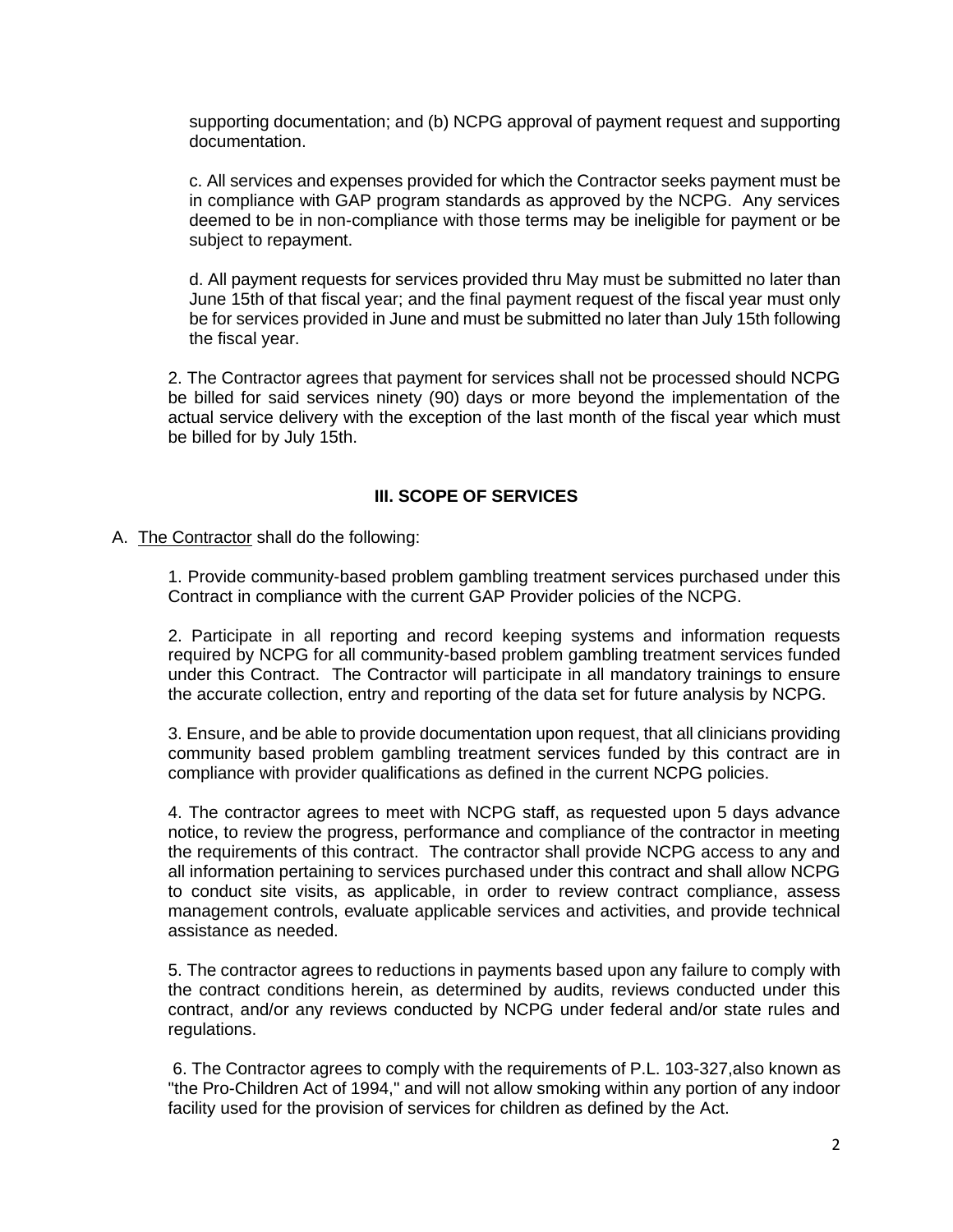#### B. NCPG shall do the following:

1. Provide consultation and technical assistance to the Contractor. Consultation and technical assistance may be provided via teleconference, videoconference, individual and/or group environments as deemed appropriate based upon Contractor need and NCPG agreement to method of delivery, length of consultation and ongoing requests.

2. Perform an Audit of Contract Services.

a. The Audit of Services Purchased for Contract Services shall be completed by NCPG at a date and time to be determined after the end of the fiscal year in question. The Audit of Services Purchased shall include a review of services billed to NCPG under this Contract. The Services Purchased Audit process is described in the most current GAP Program Manual.

b. The Audit of Program Fidelity for Contract Services shall be completed by NCPG no less frequently than once every three fiscal years. The Audit of Program Fidelity shall include a review of services billed to NCPG under this Contract. The Program Fidelity Audit process is described in the most current GAP Program Manual.

3. Provide the Contractor with access to the most current GAP Program Manual and current versions of data reporting forms and billing documentation forms and ensure timely notification of changes to the Contractor. NCPG will provide timely access to training and/or technical assistance pertaining to program expectations outlined within the Provider Manual. NCPG will provide notification to the Contractor of changes to the Manual within fourteen (14) days of such revision.

4. Delay, reduce or withhold payment, or request repayment of funds paid to the Contractor if the Contractor is unable to meet contractual requirements, deadlines or file reports on a timely basis as set forth in this contract. If a Contractor is found to not have met or be in non-compliance with any of the conditions of this contract, NCPG will notify the Contractor in writing of said failure to meet requirements and the Contractor shall be allowed twenty (20) working days to submit response.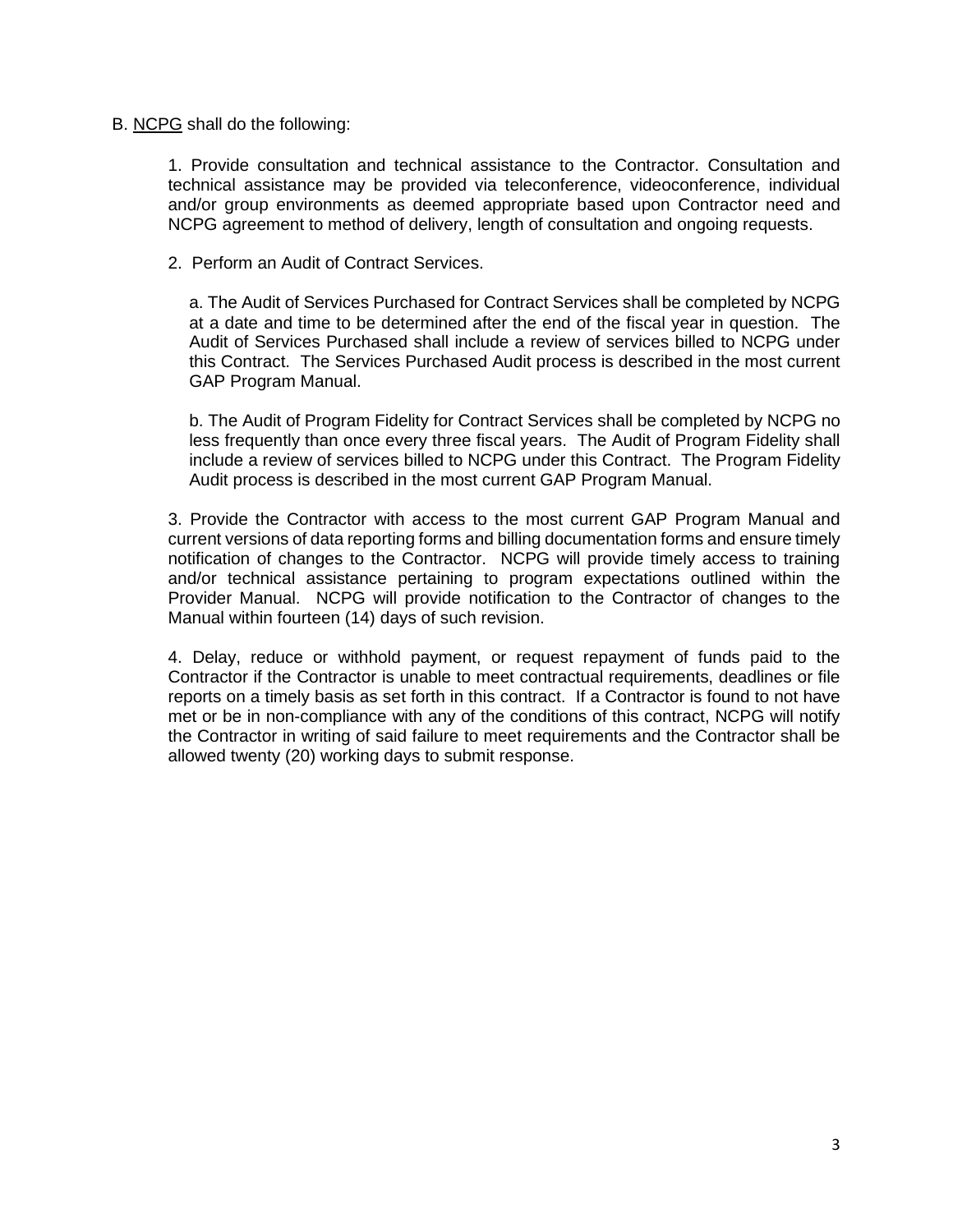#### **IV. GENERAL PROVISIONS**

#### **A. COMPLIANCE WITH CIVIL RIGHTS LAWS AND EQUAL OPPORTUNITY EMPLOYMENT / NONDISCRIMINATION**

The contractor shall comply with all applicable local, state, and federal statutes and regulations regarding civil rights laws and equal opportunity employment. The Nebraska Fair Employment Practice Act prohibits contractors of the State of Nebraska, and their subcontractors, from discriminating against any employee or applicant for employment, with respect to hire, tenure, terms, conditions, compensations, or privileges of employment because of race, color, religion, sex, disability, marital status, or national origin (Neb. Rev. Stat. §48-1101 to 48-1125). The contractor guarantees compliance with the Nebraska Fair Employment Practice Act, and breach of this provision shall be regarded as a material breach of contract. The contractor shall insert a similar provision in all subcontracts for services to be covered by any contract resulting from this Request for Proposal.

#### **B. PERMITS, REGULATIONS, LAWS**

The contractor shall procure and pay for all permits, licenses, and approvals necessary for the execution of this contract. The contractor shall comply with all applicable local, state, and federal laws, ordinances, rules, orders, and regulations.

# **C. OWNERSHIP OF INFORMATION AND DATA**

The State of Nebraska shall have the unlimited right to publish, duplicate, use, and disclose all information and data developed or derived by the contractor pursuant to this contract, subject to the confidentiality rights of clients receiving problem gambling treatment services.

#### **D. INSURANCE REQUIREMENTS**

The contractor shall not commence work under this contract until all the insurance required hereunder has been obtained and such insurance has been approved by the State. The contractor shall maintain all required insurance for the life of this contract and shall ensure that the Gamblers Assistance Program has the most current certificate of insurance throughout the life of this contract. If contractor will be utilizing any subcontractors, the contractor is responsible for obtaining the certificate(s) of insurance required herein under from any and all subcontractor(s). Contractor is also responsible for ensuring subcontractor(s) maintain the insurance required until completion of the contract requirements. The contractor shall not allow any subcontractor to commence work on any subcontract until all similar insurance required of the subcontractor has been obtained and approved by the contractor. Approval of the insurance by the State shall not limit, relieve, or decrease the liability of the contractor hereunder.

If by the terms of any insurance a mandatory deductible is required, or if the contractor elects to increase the mandatory deductible amount, the contractor shall be responsible for payment of the amount of the deductible in the event of a paid claim.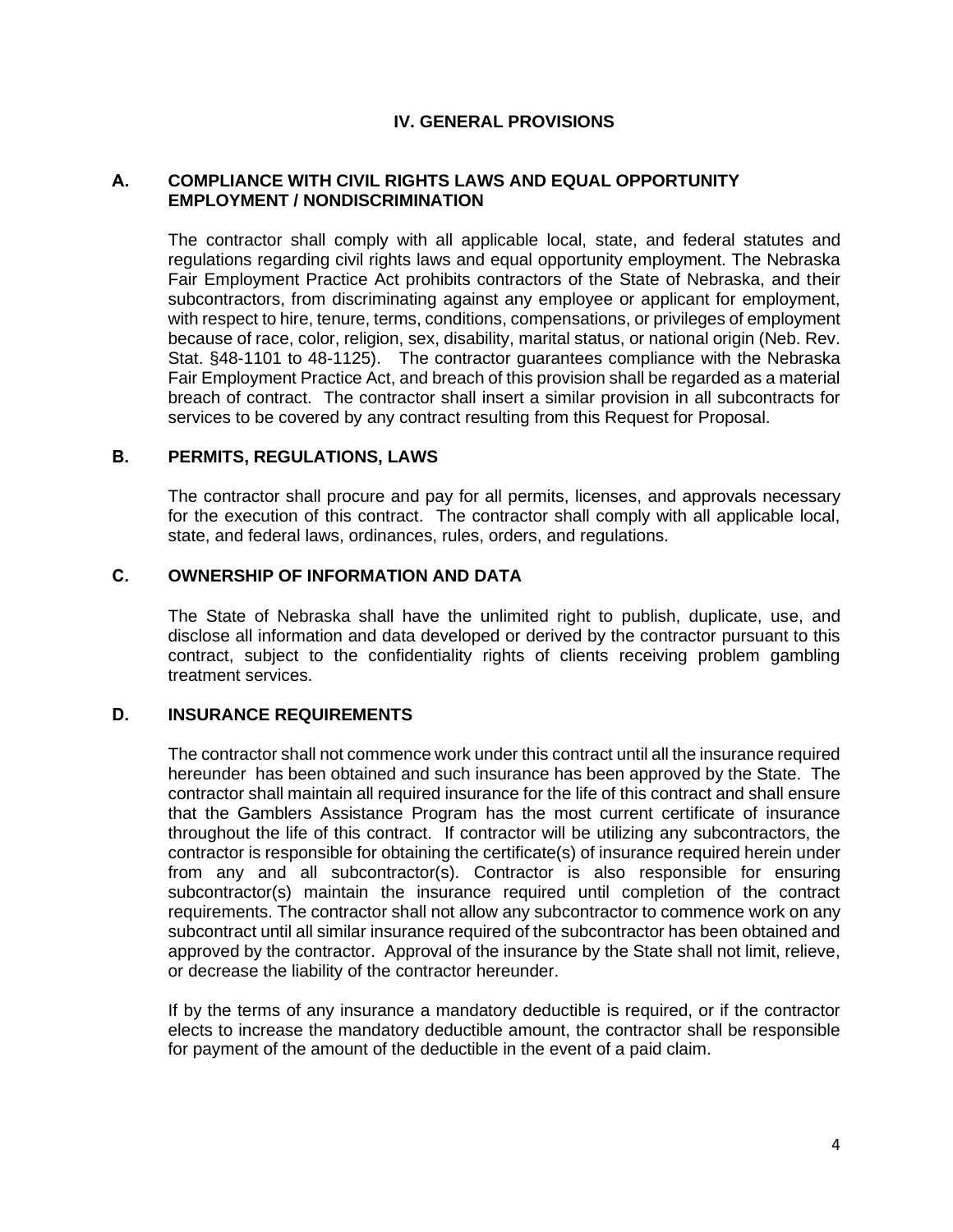#### **1. COMMERCIAL GENERAL LIABILITY INSURANCE, COMMERCIAL AUTOMOBILE LIABILITY INSURANCE, AND PROFESSIONAL LIABILITY INSURANCE**

The contractor shall take out and maintain during the life of this contract such Commercial General Liability Insurance, Commercial Automobile Liability Insurance and Professional Liability Insurance as shall protect contractor and any subcontractor performing work covered by this contract from claims for damages for injury or loss which may arise from operations under this contract, whether such operation be by the contractor or by any subcontractor or by anyone directly or indirectly employed by either of them, and the amounts of such insurance shall not be less than limits stated hereinafter.

The Commercial General Liability Insurance shall be written on an occurrence basis, and provide Premises/Operations, Products/Completed Operations, Independent Contractors, Personal Injury and Contractual Liability coverage. The policy shall include the State as Additional Insured. This policy shall be primary, and any insurance or self-insurance carried by the State shall be considered excess and non-contributory. The Commercial Automobile Liability Insurance shall be written to cover all Owned, Non-owned and Hired vehicles. The Professional Liability Insurance shall be written on a claims-made basis, and shall include the State as an additional insured.

# **2. INSURANCE COVERAGE AMOUNTS REQUIRED**

#### **a. COMMERCIAL GENERAL LIABILITY**

General Aggregate \$2,000,000 Products/Completed Operations Aggregate \$2,000,000 Personal/Advertising Injury \$1,000,000 any one person Bodily Injury/Property Damage \$1,000,000 per occurrence Fire Damage  $$50,000$  any one fire Medical Payments 65,000 any one person

## **b. COMMERCIAL AUTOMOBILE LIABILITY**

Bodily Injury/Property Damage \$1,000,000 combined single

limit

# **c. PROFESSIONAL LIABILITY**

Coverage for acts of professional negligence in the delivery of therapy services \$1,000,000/\$2,000,000

### **d. UMBRELLA/EXCESS LIABILITY**

Over Primary Insurance  $$1,000,000$  per occurrence

#### **e. LIABILITY WAIVER**

"The State of Nebraska, Certificate holder, is an additional insured, primary & noncontributory on the General Liability."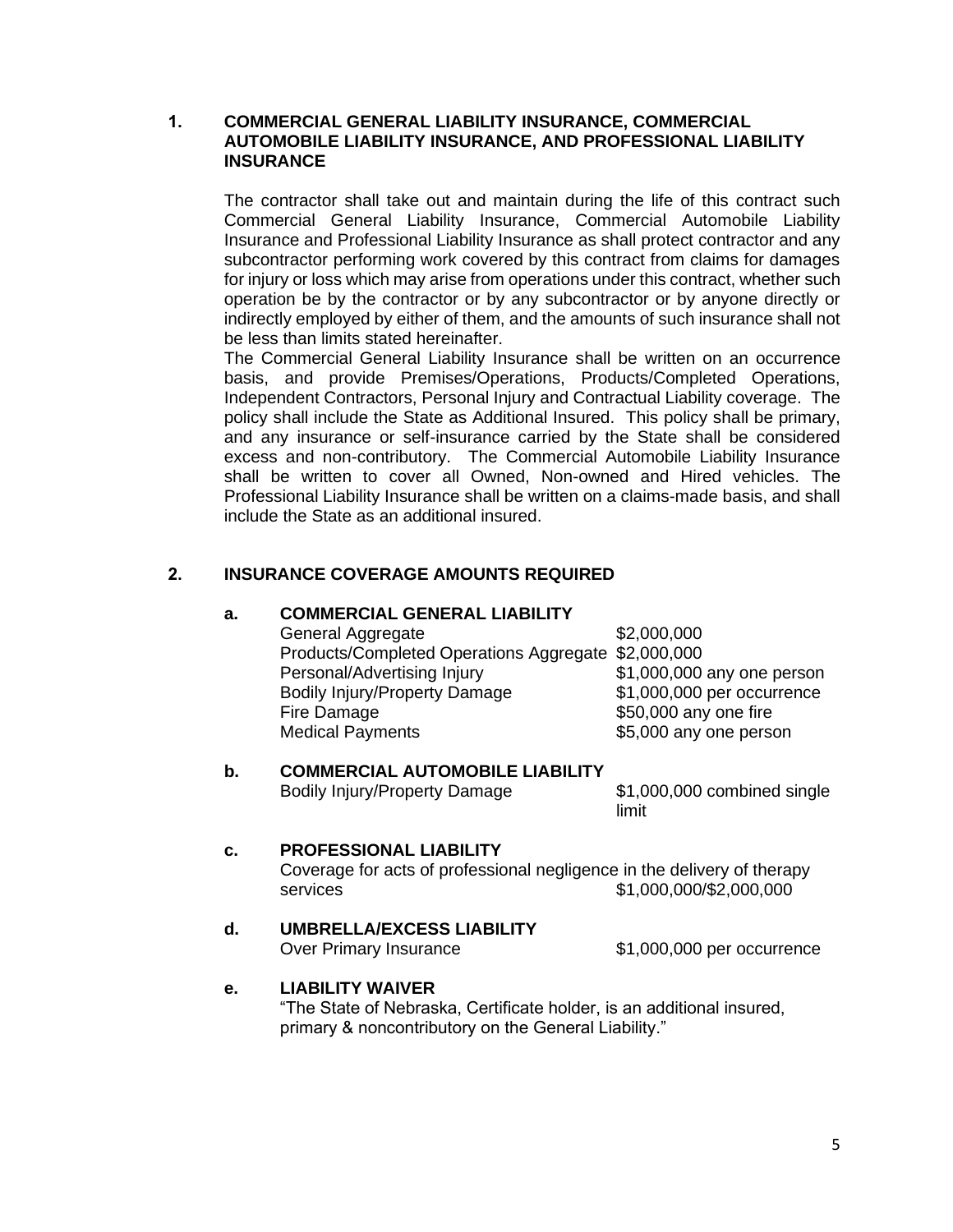### **3. EVIDENCE OF COVERAGE**

The Contractor shall furnish the State a certificate of insurance coverage complying with the above requirements, which shall be submitted to the attention of the following:

#### Nebraska Gamblers Assistance Program 700 South 16 Lincoln NE 68508

These certificates or the cover sheet shall reference this contract, and the certificates shall include the name of the company, policy numbers, effective dates, dates of expiration, and amounts and types of coverage afforded. If the State is damaged by the failure of the contractor to maintain such insurance, then the contractor shall be responsible for all reasonable costs properly attributable thereto.

Notice of cancellation of any required insurance policy must be submitted to the Gamblers Assistance Program when issued and a new coverage binder shall be submitted immediately to ensure no break in coverage.

# **4. SELF-INSURANCE**

The State is self-insured for any loss and purchases excess insurance coverage pursuant to Neb. Rev. Stat. § 81-8,239.01 (Reissue 2008). If there is a presumed loss under the provisions of this contract, Contractor may file a claim with the Office of Risk Management pursuant to Neb. Rev. Stat. §§ 81-8,829 through 81-8,306 for review by the State Claims Board. The State retains all rights and immunities under the State Miscellaneous (Section 81-8,294), Tort (Section 81-8,209), and Contract Claim Acts (Section 81-8,302), as outlined in Neb. Rev. Stat. § 81-8,209 et seq. and under any other provisions of law and accepts liability under this contract to the extent provided by law.

## **E. INDEPENDENT CONTRACTOR**

It is agreed that the contractor is an independent contractor, and that nothing contained herein is intended or should be construed in any manner as creating or establishing a relationship of employment, agency or partnership. The contractor represents that it has, or will secure at its own expense, all personnel required to perform the services under the contract. The contractor's employees and other persons engaged in work or services required by the contractor under the contract shall have no contractual relationship with the State and they shall not be considered employees of the State.

All claims on behalf of any person arising out of employment or alleged employment (including without limit claims of discrimination against the contractor, its officers, or its agents) shall in no way be the responsibility of the State. The contractor will hold the State harmless from any and all such claims. Such personnel or other persons shall not require nor be entitled to any compensation, rights, or benefits from the State including without limit, tenure rights, medical and hospital care, sick and vacation leave, severance pay, or retirement benefits.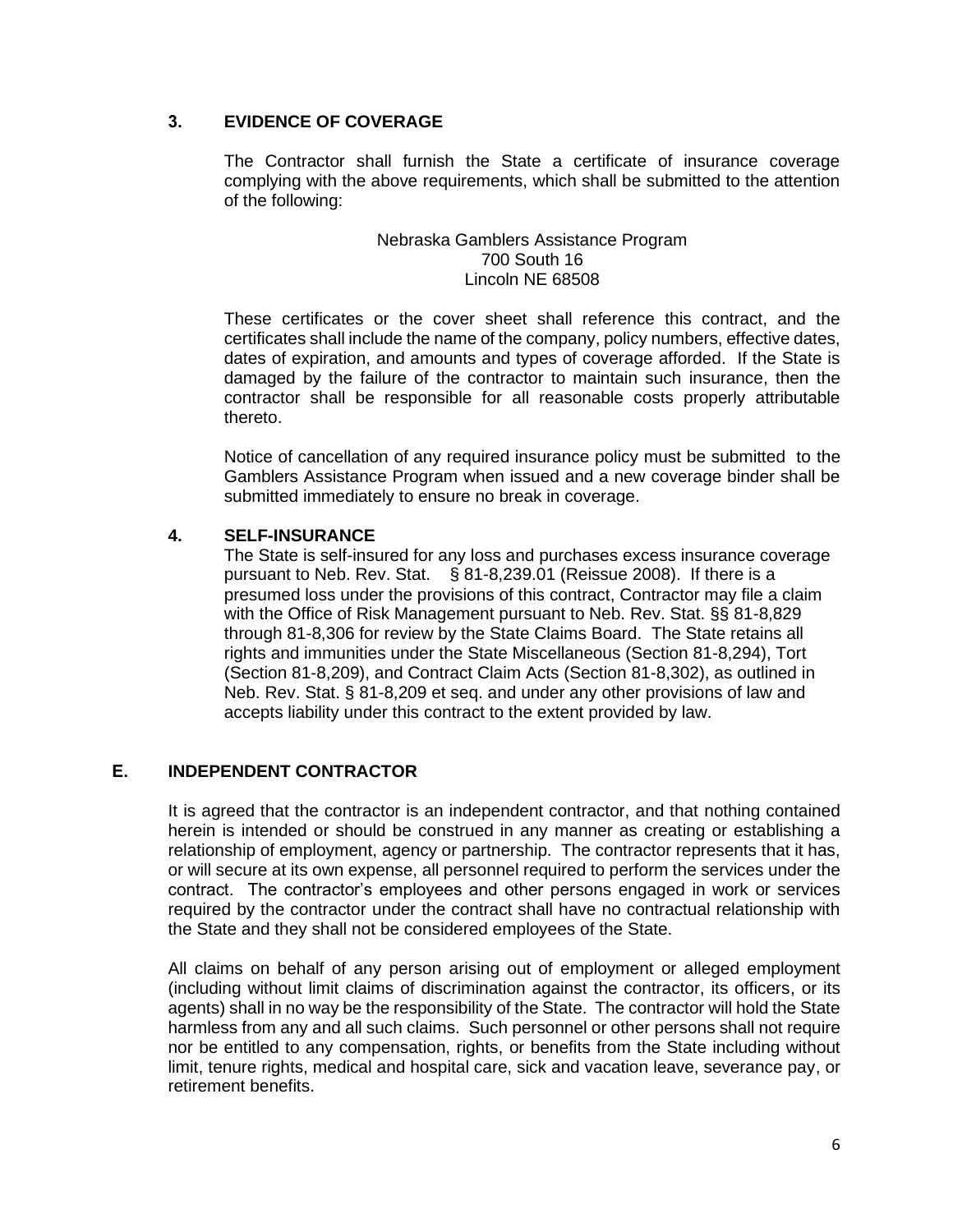### **F. CONTRACTOR RESPONSIBILITY**

The contractor is solely responsible for fulfilling this contract, with responsibility for all services offered and products to be delivered. The contractor shall be the sole point of contact regarding all contractual matters.

If the contractor intends to utilize any subcontractor's services, the subcontractor's level of effort, tasks, and time allocation must be clearly defined in the subcontract. The contractor shall agree that it will not utilize any subcontractors without the prior written authorization of the State. Following execution of the contract, the contractor shall proceed diligently with all services and shall perform such services with qualified personnel in accordance with the contract.

### **G. CONTRACTOR PERSONNEL**

The contractor warrants that all persons assigned to the performance of this contract shall be employees of the contractor or specified subcontractors, and shall be fully qualified to perform the work. Personnel employed by the contractor to fulfill the terms of the contract shall remain under the sole direction and control of the contractor. The contractor shall include a similar provision in any contract with any subcontractor selected to perform work on the project.

The State reserves the right to require the contractor to reassign or remove from the project any contractor or subcontractor employee.

In respect to its employees, the contractor agrees to be responsible for the following:

- **1.** any and all pay, benefits and employment taxes and/or other payroll withholding;
- **2.** any and all vehicles used by the contractor's employees, including all insurance required by state law;
- **3.** damages incurred by contractor's employees within the scope of their duties under the contract;
- **4.** maintaining workers' compensation and health insurance that complies with state and federal law and submitting any reports on such insurance to the extent required by governing law;
- **5.** determining the hours to be worked and the duties to be performed by the contractor's employees; and
- **6.** all claims on behalf of any person arising out of employment or alleged employment (including without limitation claims of discrimination alleged against the contractor, its officers, agents or subcontractors, or subcontractor's employees).

# **H. ASSIGNMENT BY THE STATE**

The State shall have the right to assign or transfer this contract or any of its interests in it to any agency, board, commission, or political subdivision of the State of Nebraska. There shall be no charge to the State for any assignment hereunder.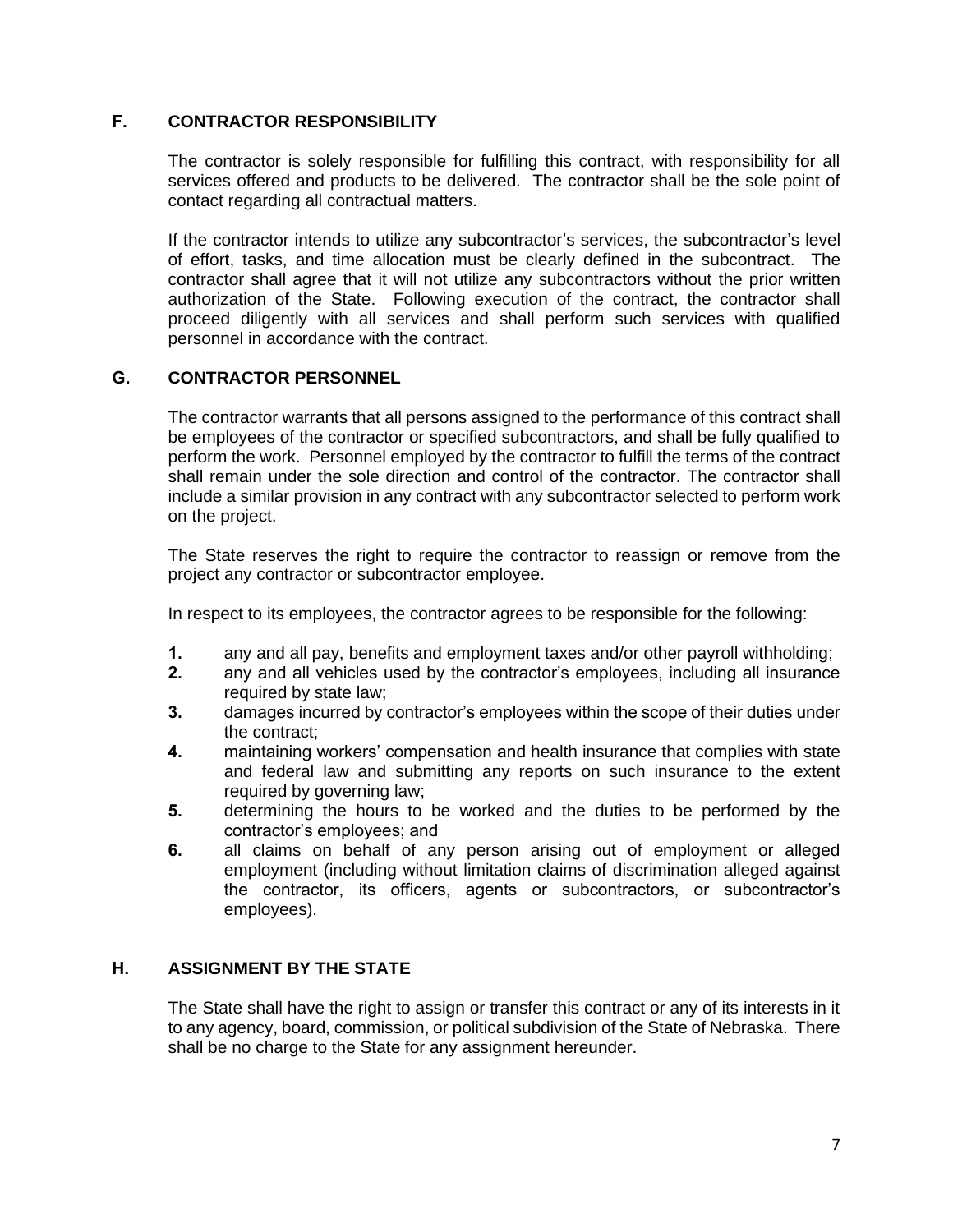# **I. ASSIGNMENT BY THE CONTRACTOR**

The contractor may not assign, voluntarily or involuntarily, this contract or any of its rights or obligations in it (including without limitation rights and duties of performance) to any third party, without the prior written consent of the State, which will not be unreasonably withheld.

### **J. GOVERNING LAW**

Notwithstanding any other provision of this contract, or any amendment or addendum(s) entered into contemporaneously or at a later time, the parties understand and agree that, (1) the State of Nebraska is a sovereign state and its authority to contract is therefore subject to limitation by the State's Constitution, statutes, common law, and regulation; (2) this contract will be interpreted and enforced under the laws of the State of Nebraska; (3) any action to enforce the provisions of this contract must be brought in the State of Nebraska per state law; (4) the person signing this contract on behalf of the State of Nebraska does not have the authority to waive the State's sovereign immunity, statutes, common law, or regulations; (5) the indemnity, limitation of liability, remedy, and other similar provisions of the final contract, if any, are entered into subject to the State's Constitution, statutes, common law, regulations, and sovereign immunity; and, (6) all terms and conditions of the final contract, including but not limited to the clauses concerning third-party use, licenses, warranties, limitations of liability, governing law and venue, usage verification, indemnity, liability, remedy or other similar provisions of the final contract are entered into specifically subject to the State's Constitution, statutes, common law, regulations, and sovereign immunity.

# **K. ATTORNEY'S FEES**

In the event of any litigation, appeal, or other legal action to enforce any provision of the contract, the parties agree to pay all expenses of such action including attorney's fees and costs, but only as permitted by law and if ordered by the court, if the other party prevails.

### **L. AMENDMENT**

This Contract may be amended in writing upon the agreement of both parties.

## **M. EARLY TERMINATION**

This contract may be terminated as follows:

- **1.** The State and the contractor, by mutual written agreement, may terminate this contract at any time.
- **2.** Either party may terminate this contract for any reason upon thirty (30) calendar day's written notice to the other party. Such termination shall not relieve the contractor of any service obligations incurred under the terms of this contract or the State for payment obligations incurred under the terms of this contract. In the event of termination the contractor shall be entitled to payment for products or services satisfactorily performed or provided.
- **3.** The State may terminate this contract immediately for the following reasons: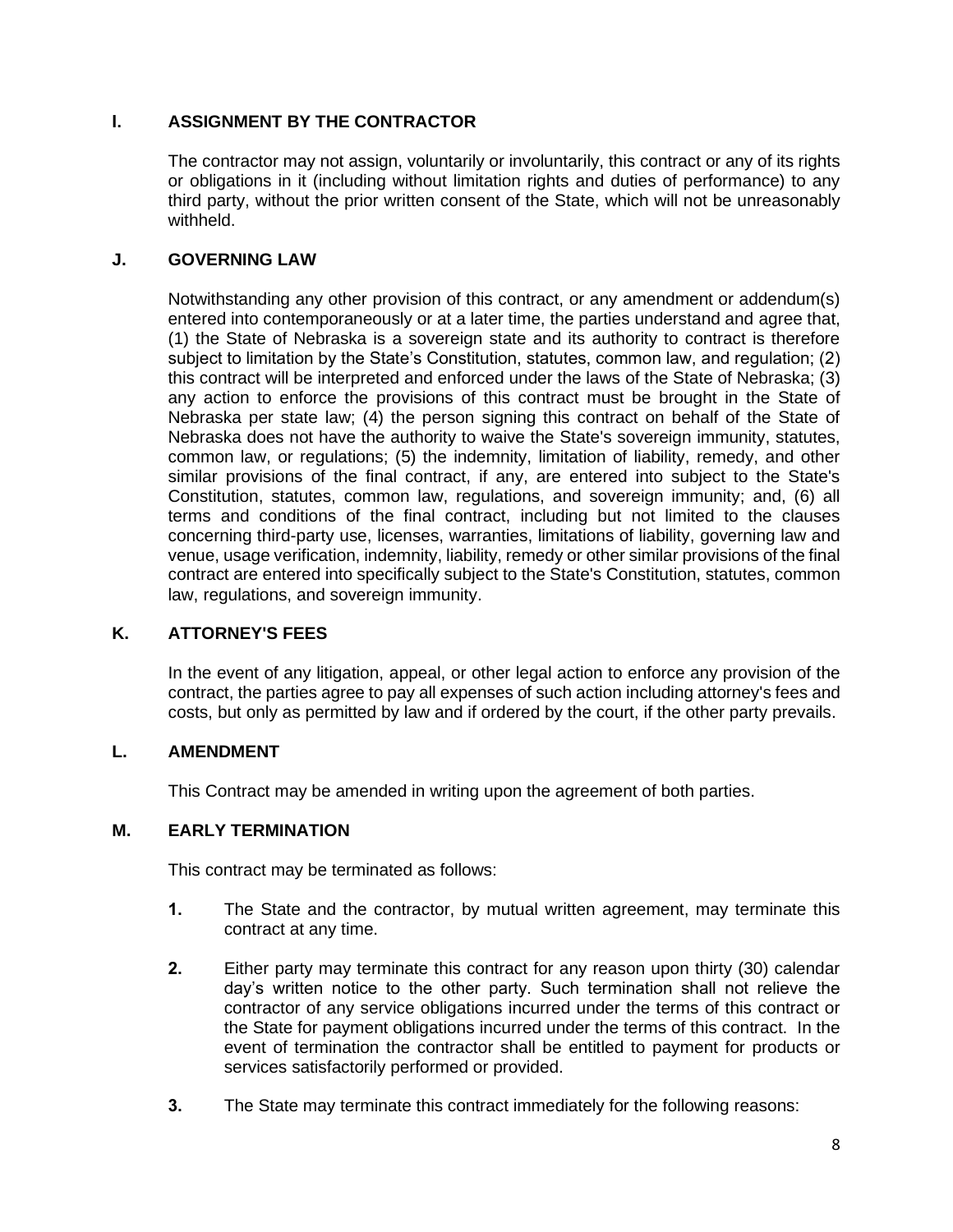- **a.** If directed to do so by statute;
- **b.** Contractor has made an assignment for the benefit of creditors, has admitted in writing its inability to pay debts as they mature, or has ceased operating in the normal course of business;
- **c.** A trustee or receiver of the contractor or of any substantial part of the contractor's assets has been appointed by a court;
- **d.** Fraud, misappropriation, embezzlement, malfeasance, misfeasance, or illegal conduct pertaining to performance under the contract by its contractor, its employees, officers, directors, or shareholders;
- **e.** An involuntary proceeding has been commenced by any party against the contractor under any one of the chapters of Title 11 of the United States Code and (i) the proceeding has been pending for at least sixty (60) calendar days; or (ii) the contractor has consented, either expressly or by operation of law, to the entry of an order for relief; or (iii) the contractor has been decreed or adjudged a debtor;
- **f.** A voluntary petition has been filed by the contractor under any of the chapters of Title 11 of the United States Code;
- **g.** Contractor unlawfully discloses confidential information; or
- **h.** Contractor has or announces it will discontinue providing the service.

### **N. FUNDING OUT CLAUSE OR LOSS OF APPROPRIATIONS**

The State may terminate this contract, in whole or in part, in the event funding is no longer available. The State's obligation to pay amounts due for fiscal years following the current fiscal year is contingent upon legislative appropriation of funds for this contract. Should said funds not be appropriated, the State may terminate this contract with respect to those payments for the fiscal years for which such funds are not appropriated. The State will give the contractor written notice thirty (30) calendar days prior to the effective date of any termination. All obligations of the State to make payments after the termination date will cease. The contractor shall be entitled to receive just and equitable compensation for any authorized work which has been satisfactorily completed as of the termination date. In no event shall the contractor be paid for a loss of anticipated profit.

### **O. FORCE MAJEURE**

Neither party shall be liable for any costs or damages resulting from its inability to perform any of its obligations under the contract due to a natural disaster, or other similar event outside the control and not the fault of the affected party ("Force Majeure Event"). A Force Majeure Event shall not constitute a breach of the contract. The party so affected shall immediately give notice to the other party of the Force Majeure Event. The State may grant relief from performance of the contract if the contractor is prevented from performance by a Force Majeure Event. The burden of proof for the need for such relief shall rest upon the contractor. To obtain release based on a Force Majeure Event, the contractor shall file a written request for such relief with the Gamblers Assistance Program. Labor disputes with the impacted party's own employees will not be considered a Force Majeure Event and will not suspend performance requirements under the contract.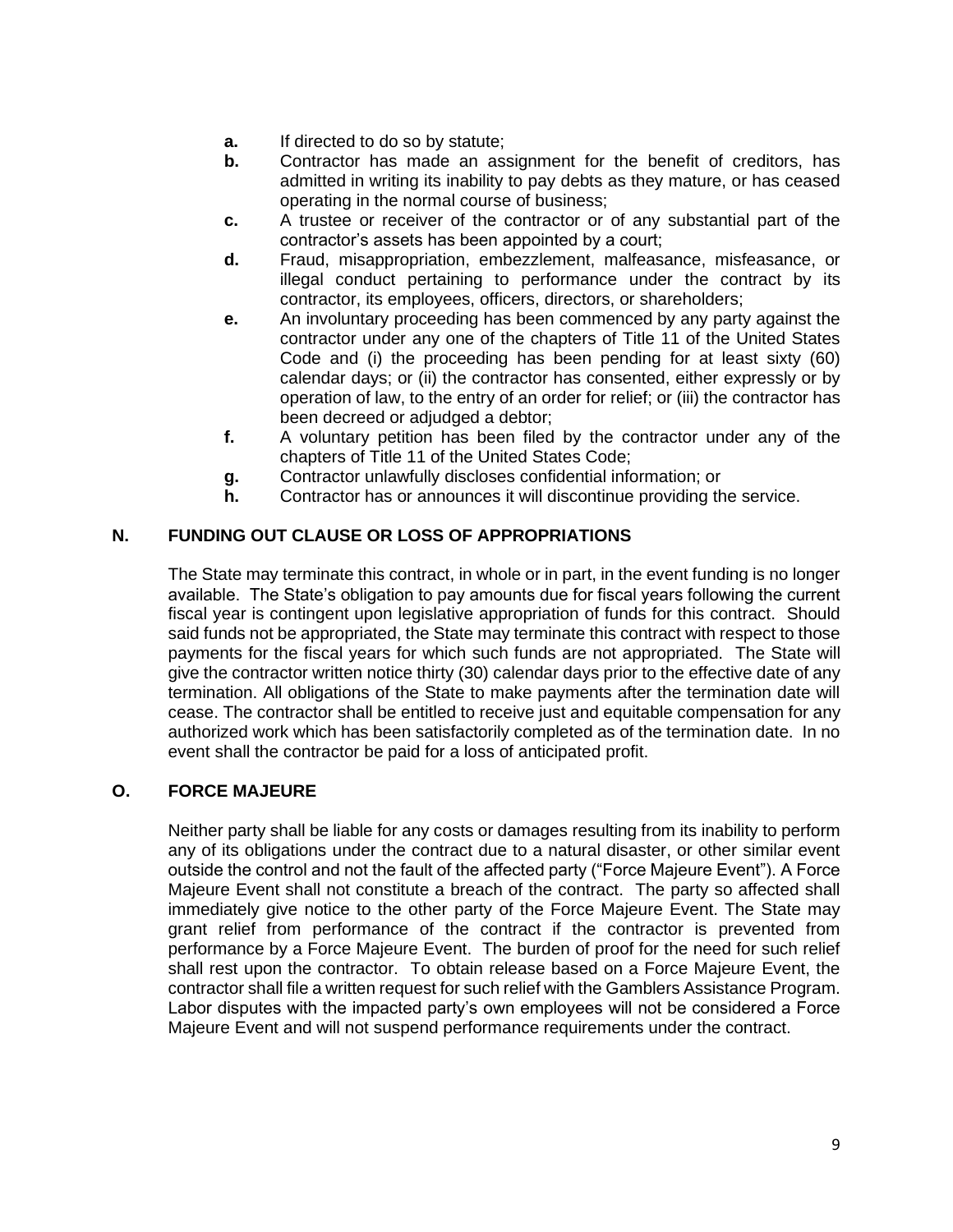## **P. PROHIBITION AGAINST ADVANCE PAYMENT**

Payments shall not be made until contractual deliverable(s) are received and accepted by the State.

#### **Q. PAYMENT**

State will render payment to contractor when the terms and conditions of this contract and specifications have been satisfactorily completed on the part of the contractor as solely determined by the State. Payment will be made by the responsible agency in compliance with the State of Nebraska Prompt Payment Act (See Neb. Rev. Stat. §81-2401 through 81-2408). The State requires the contractor to accept payment by electronic means such as ACH deposit. In no event shall the State be responsible or liable to pay for any services provided by the contractor prior to the Effective Date, and the contractor hereby waives any claim or cause of action for any such services.

#### **R. INVOICES**

Invoices for payments must be submitted by the contractor to the Gamblers Assistance Program with sufficient detail to support payment, according to the terms of the current Gamblers Assistance Program Contract Provider Manual. The terms and conditions included in the contractor's invoice shall be deemed to be solely for the convenience of the parties. No terms or conditions of any such invoice shall be binding upon the State, and no action by the State, including without limitation the payment of any such invoice in whole or in part, shall be construed as binding or estopping the State with respect to any such term or condition, unless the invoice term or condition has been previously agreed to by the State as an amendment to the contract.

### **S. RIGHT TO AUDIT**

Contractor shall establish and maintain a reasonable accounting system that enables the State to readily audit this contract. The State and its authorized representatives shall have the right to audit, to examine, and to make copies of or extracts from all financial and related records (in whatever form they may be kept, whether written, electronic, or other) relating to or pertaining to this contract kept by or under the control of the Contractor, including, but not limited to those kept by the Contractor, its employees, agents, assigns, successors, and subcontractors. Such records shall include, but not be limited to, counseling progress records, treatment plans, client attendance records, accounting records, written policies and procedures; all paid vouchers including those for out-ofpocket expenses; other reimbursement supported by invoices; ledgers; cancelled checks; deposit slips; bank statements; journals; original estimates; estimating work sheets; contract amendments and change order files; backcharge logs and supporting documentation; insurance documents; payroll documents; timesheets; memoranda; and correspondence.

Contractor shall, at all times during the term of this contract and for a period of five (5) years after the completion of this contract, maintain such records, together with such supporting or underlying documents and materials. The Contractor shall at any time requested by the State upon 5 days advance notice, whether during or after completion of this contract and at Contractor's own expense make such records available for inspection and audit (including copies and extracts of records as required) by the State. Such records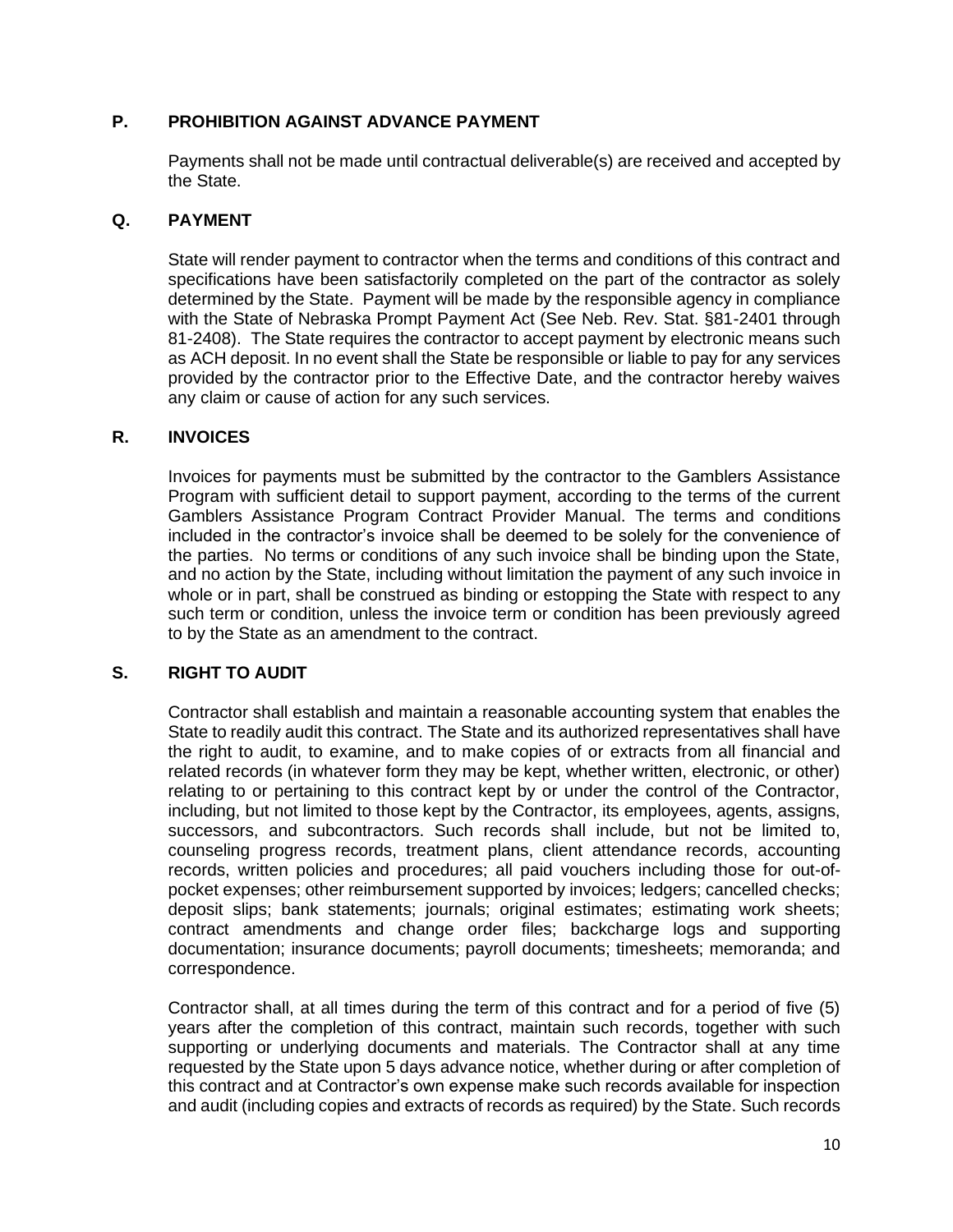shall be made available to the State during normal business hours at the Contractor's office or place of business. In the event that no such location is available, then the financial records, together with the supporting or underlying documents and records, shall be made available for audit at a time and location that is convenient for the State. Contractor shall ensure the State has these rights with Contractor's assigns, successors, and subcontractors, and the obligations of these rights shall be explicitly included in any subcontracts or agreements formed between the Contractor and any subcontractors to the extent that those subcontracts or agreements relate to fulfillment of the Contractor's obligations to the State.

Costs of any audits conducted under the authority of this right to audit and not addressed elsewhere will be borne by the State unless certain exemption criteria are met. If the audit identifies overpricing or overcharges (of any nature) by the Contractor to the State in excess of one-half of one percent (.5%) of the total contract billings, the Contractor shall reimburse the State for the total costs of the audit. If the audit discovers substantive findings related to fraud, misrepresentation, or non-performance, the contractor shall reimburse the State for total costs of audit. Any adjustments and/or payments that must be made as a result of any such audit or inspection of the Contractor's invoices and/or records shall be made within a reasonable amount of time (not to exceed 90 days) from presentation of the State's findings to Contractor.

# **T. INDEMNIFICATION**

#### **1. GENERAL**

The contractor agrees to defend, indemnify, hold, and save harmless the State and its employees, volunteers, agents, and its elected and appointed officials ("the indemnified parties") from and against any and all claims, liens, demands, damages, liability, actions, causes of action, losses, judgments, costs, and expenses of every nature, including investigation costs and expenses, settlement costs, and attorney fees and expenses ("the claims"), sustained or asserted against the State, arising out of, resulting from, or attributable to the willful misconduct or negligence of the contractor, its employees, subcontractors, consultants, representatives, and agents, except to the extent such contractor liability is attenuated by any action of the State which proximately contributed to the claims.

### **2. INTELLECTUAL PROPERTY**

The contractor agrees it will at its sole cost and expense, defend, indemnify, and hold harmless the indemnified parties from and against any and all claims, to the extent such claims arise out of, result from, or are attributable to, the actual or alleged infringement or misappropriation of any patent, copyright, trade secret, trademark, or confidential information of any third party by the contractor or its employees, subcontractors, consultants, representatives, and agents; provided, however, the State gives the contractor prompt notice in writing of the claim.

If a judgment or settlement is obtained or reasonably anticipated against the State's use of any intellectual property for which the contractor has indemnified the State, the contractor shall at the contractor's sole cost and expense promptly modify the item or items which were determined to be infringing, acquire a license or licenses on the State's behalf to provide the necessary rights to the State to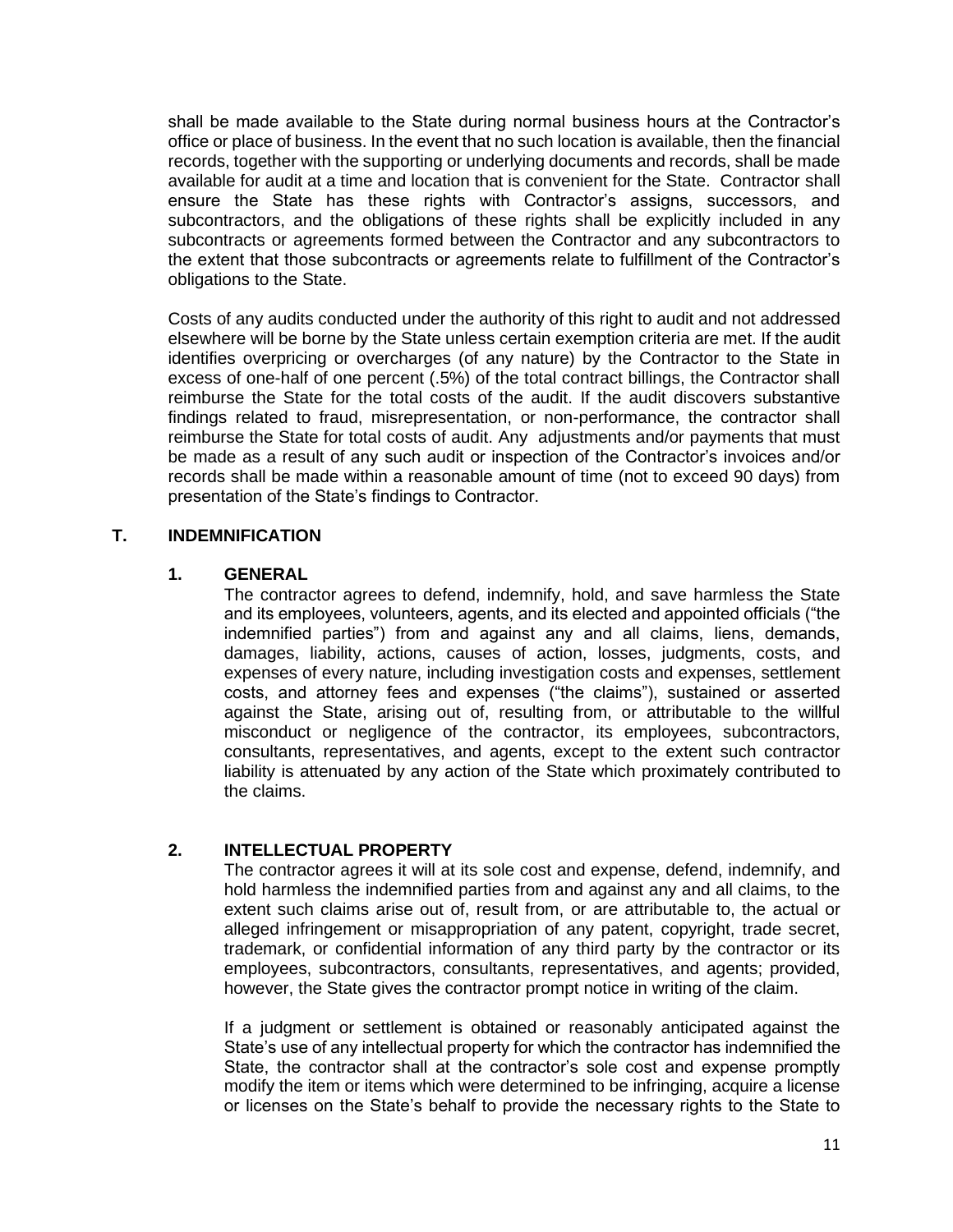eliminate the infringement, or provide the State with a non-infringing substitute that provides the State the same functionality.

## **3, PERSONNEL**

The contractor shall, at its expense, indemnify and hold harmless the indemnified parties from and against any claim with respect to withholding taxes, worker's compensation, employee benefits, or any other claim, demand, liability, damage, or loss of any nature relating to any of the personnel provided by the contractor.

# **U. NEBRASKA TECHNOLOGY ACCESS STANDARDS**

Contractor shall review the Nebraska Technology Access Standards, found at <http://nitc.nebraska.gov/standards/2-201.html> and ensure that products and/or services provided under the contract are in compliance or will comply with the applicable standards. In the event such standards change during the contractor's performance, the State may create an amendment to the contract to request that contract comply with the changed standard at a cost mutually acceptable to the parties.

# **V. TIME IS OF THE ESSENCE**

Time is of the essence in this contract. The acceptance of late performance with or without objection or reservation by the State shall not waive any rights of the State nor constitute a waiver of the requirement of timely performance of any obligations on the part of the contractor remaining to be performed.

### **W. DRUG POLICY**

Contractor certifies that it maintains a drug free work place environment to ensure worker safety and workplace integrity. Contractor agrees to provide a copy of its drug free workplace policy at any time upon request by the State.

## **X. EMPLOYEE WORK ELIGIBILITY STATUS**

The Contractor is required and hereby agrees to use a federal immigration verification system to determine the work eligibility status of employees physically performing services within the State of Nebraska. A federal immigration verification system means the electronic verification of the work authorization program authorized by the Illegal Immigration Reform and Immigrant Responsibility Act of 1996, 8 U.S.C. 1324a, known as the E-Verify Program, or an equivalent federal program designated by the United States Department of Homeland Security or other federal agency authorized to verify the work eligibility status of an newly hired employee.

If the Contractor is an individual or sole proprietorship, the following applies:

**1.** The Contractor must complete the United States Citizenship Attestation Form, available on the Department of Administrative Services website at: [http://das.nebraska.gov/materiel/purchasing/](http://das.nebraska.gov/materiel/purchasing.html)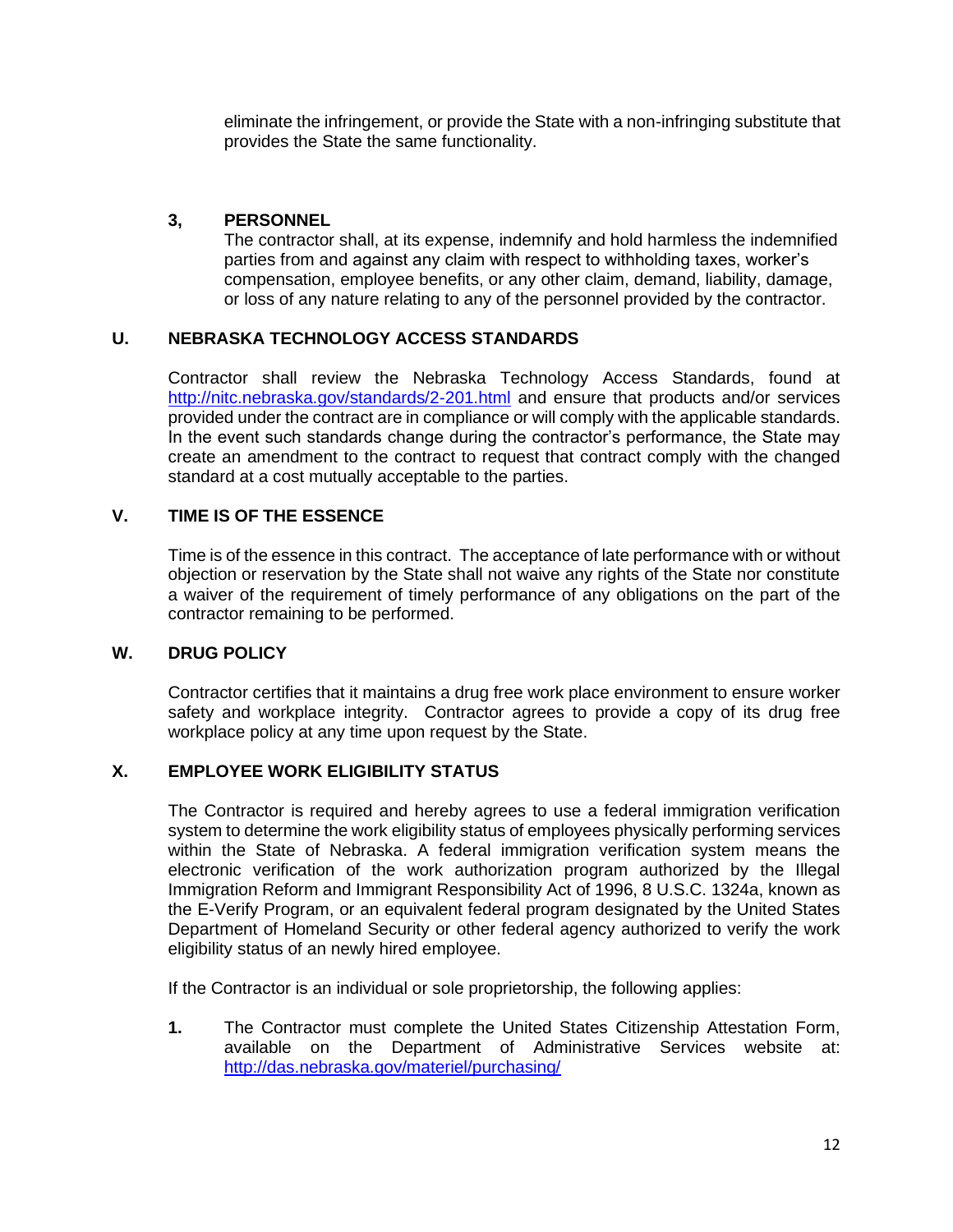The completed United States Attestation Form should be submitted with the Request for Proposal response.

- **2.** If the Contractor indicates on such attestation form that he or she is a qualified alien, the Contractor agrees to provide the US Citizenship and Immigration Services documentation required to verify the Contractor's lawful presence in the United States using the Systematic Alien Verification for Entitlements (SAVE) Program.
- **3.** The Contractor understands and agrees that lawful presence in the United States is required and the Contractor may be disqualified or the contract terminated if such lawful presence cannot be verified as required by Neb. Rev. Stat. §4-108.

# **Y. OFFICE OF PUBLIC COUNSEL**

If it provides, under the terms of this contract and on behalf of the State of Nebraska, health and human services to individuals; service delivery; service coordination; or case management, Contractor shall submit to the jurisdiction of the Office of Public Counsel, pursuant to Neb. Rev. Stat. §§ 81-8,240 et seq. This section shall survive the termination of this contract and shall not apply if Contractor is a long-term care facility subject to the Long-Term Care Ombudsman Act, Neb. Rev. Stat. §§ 81-2237 et seq.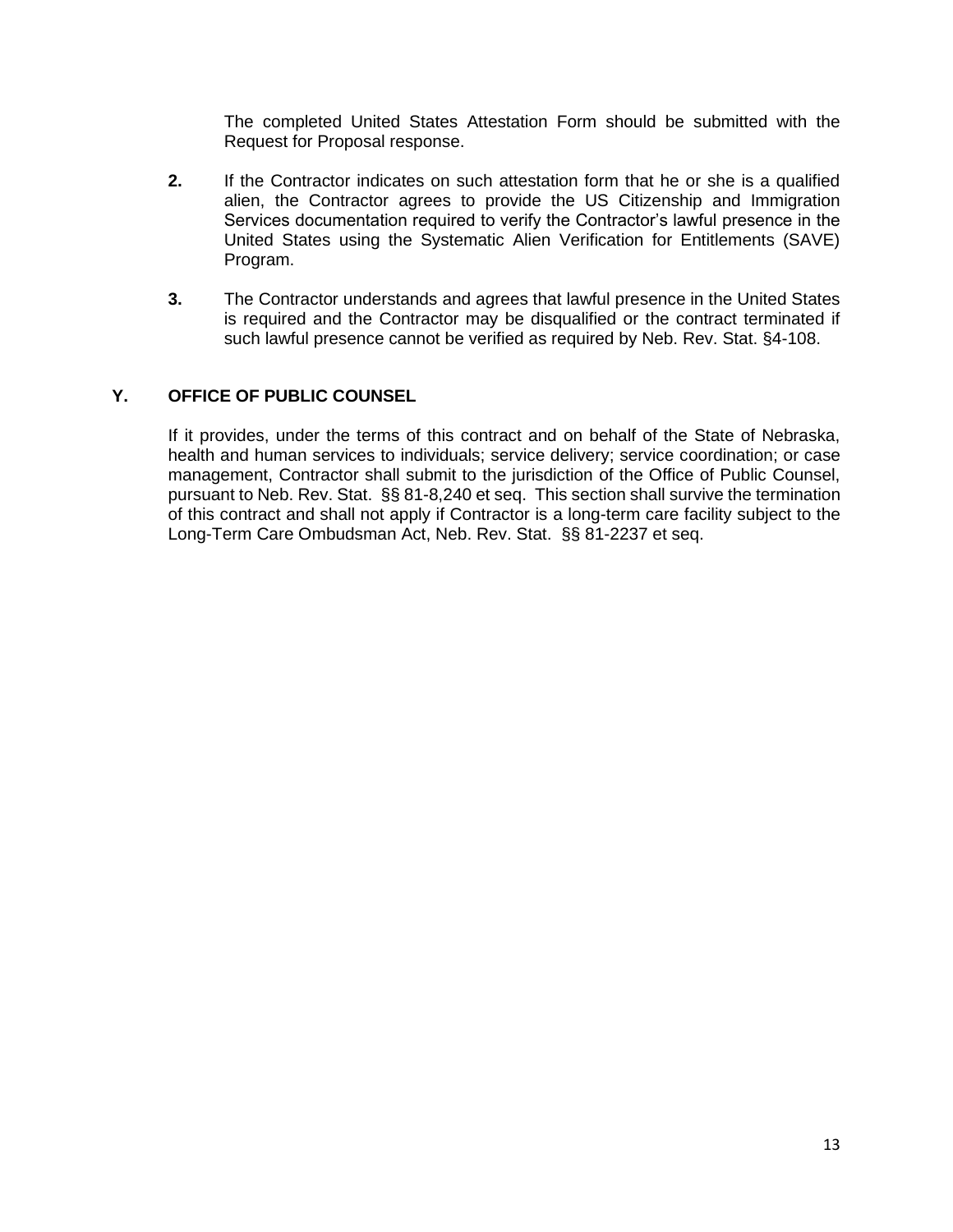#### **NOTICES**

Notices shall be in writing and shall be effective upon receipt. Written notices, including all reports and other written communications required by this contract shall be sent to the following addresses:

#### FOR NCPG

## Program Director, Nebraska Commission on Problem Gambling. Gamblers Assistance Program 700 South 16<sup>th</sup> Street Lincoln NE 68508

#### FOR CONTRACTOR

\*\*\*\*\*\*\*\*\*\*\*\*\*\*\*\*\*\*

**IN WITNESS THEREOF,** the parties have executed this contract and acknowledge the receipt of a copy with original signatures.

FOR NCPG: FOR CONTRACTOR:

Dated: Dated: Dated: Dated: Dated: Dated: Dated: Dated: Dated: Dated: Dated: Department Date Duck Nelson and Problem Gambling By: \*\*\*\*\*\*\*\*\*\*\*\*\*\* Nebraska Commission on Problem Gambling

**ATTACHMENT A: SCHEDULE OF RATES FOR FISCAL YEAR 2021-2022**

**EFFECTIVE JULY 1, 2021**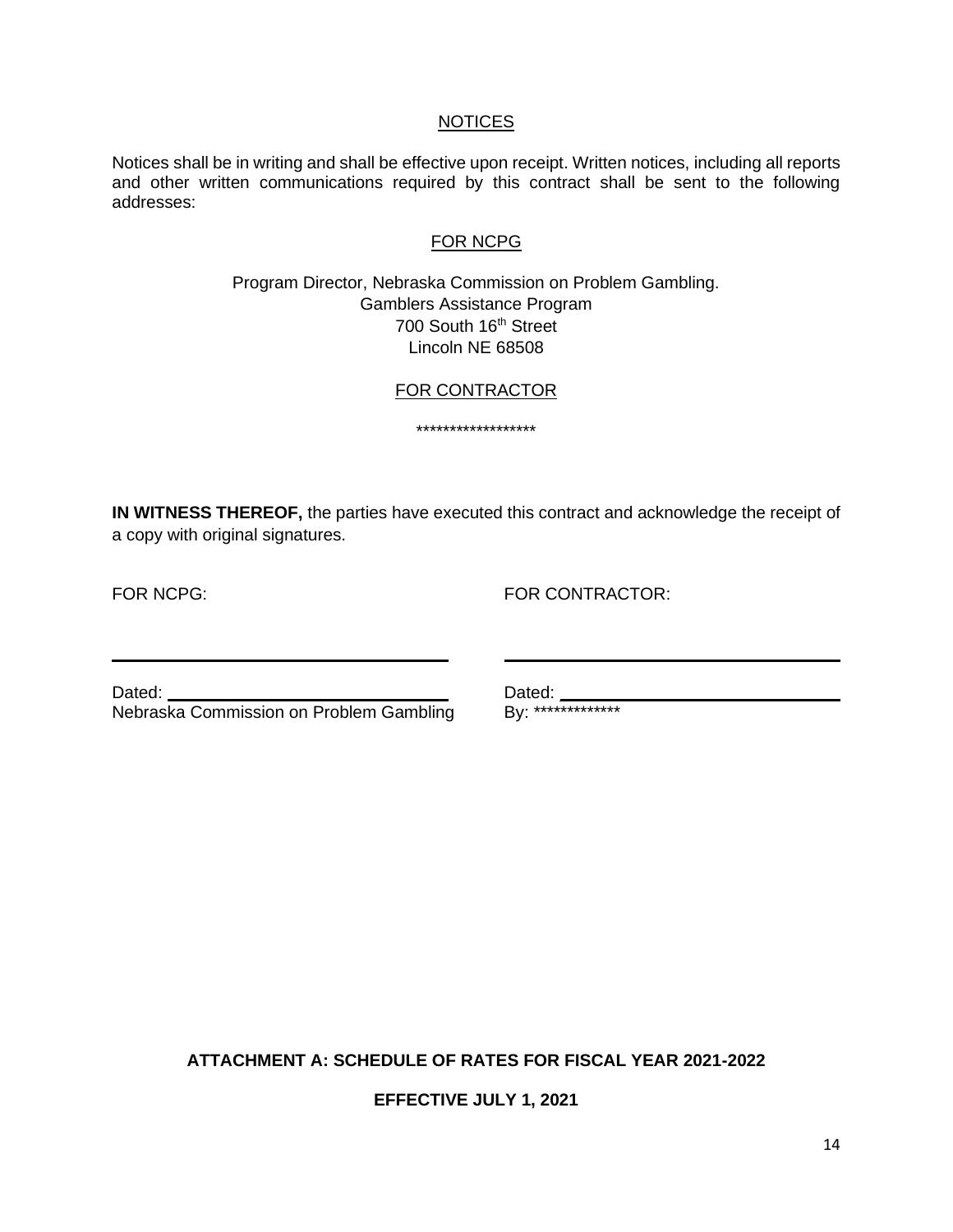## **1. THERAPY SERVICES TO BE PAID UP TO THE STATED CONTRACT LIMIT**

| Assessment                    | \$300 per each |
|-------------------------------|----------------|
| Assessment Addendum           | \$115 per each |
| <b>Urgent Care</b>            | \$110 per hour |
| Individual outpatient therapy | \$110 per hour |
| Family outpatient session     | \$110 per hour |
| Group outpatient session      | \$110 per hour |
|                               |                |

Family and group sessions are paid per hour of contractor's time, no matter how many individuals are in the group or family participating. A session does not qualify as a family or group session unless two or more individuals participate in actual therapy.

Hours of counseling paid for by Gamblers Assistance Program are subject to the following limits:

- A. Up to a total of 36 hours of individual outpatient therapy and family outpatient therapy sessions, combined, shall be paid for during the first six months after admission to therapy, for each client admitted to outpatient therapy. The sixmonth period shall include the month of admission if therapy is provided during that month.
- B. Up to a total of 24 hours of individual outpatient therapy and family outpatient therapy sessions, combined, shall be paid for during the seventh through the twelfth months after the month of admission to therapy, for each client admitted to outpatient therapy.
- C. Up to a total of 36 hours of individual outpatient therapy and family outpatient therapy sessions, combined, shall be paid for during the thirteenth through the twenty-fourth months after the month of admission to therapy, for each client admitted to outpatient therapy.
- D. Up to a total of 36 hours of individual outpatient therapy and family outpatient therapy sessions, combined, shall be paid for during the twenty-fifth through the thirty-sixth months after the month of admission to therapy, for each client admitted to outpatient therapy.
- E. Up to 2 hours per month of individual outpatient therapy and family outpatient therapy sessions, combined, shall be paid for beginning in the thirty-seventh month after the month of admission to therapy and continuing until discharge, for each client admitted to outpatient therapy.
- F. Urgent care services are limited to 2 hours per client within any six-months period.
- G. A month within the periods specified in A.-D. when the client does not attend counseling shall not be counted in the tally of months for which payment will be made.